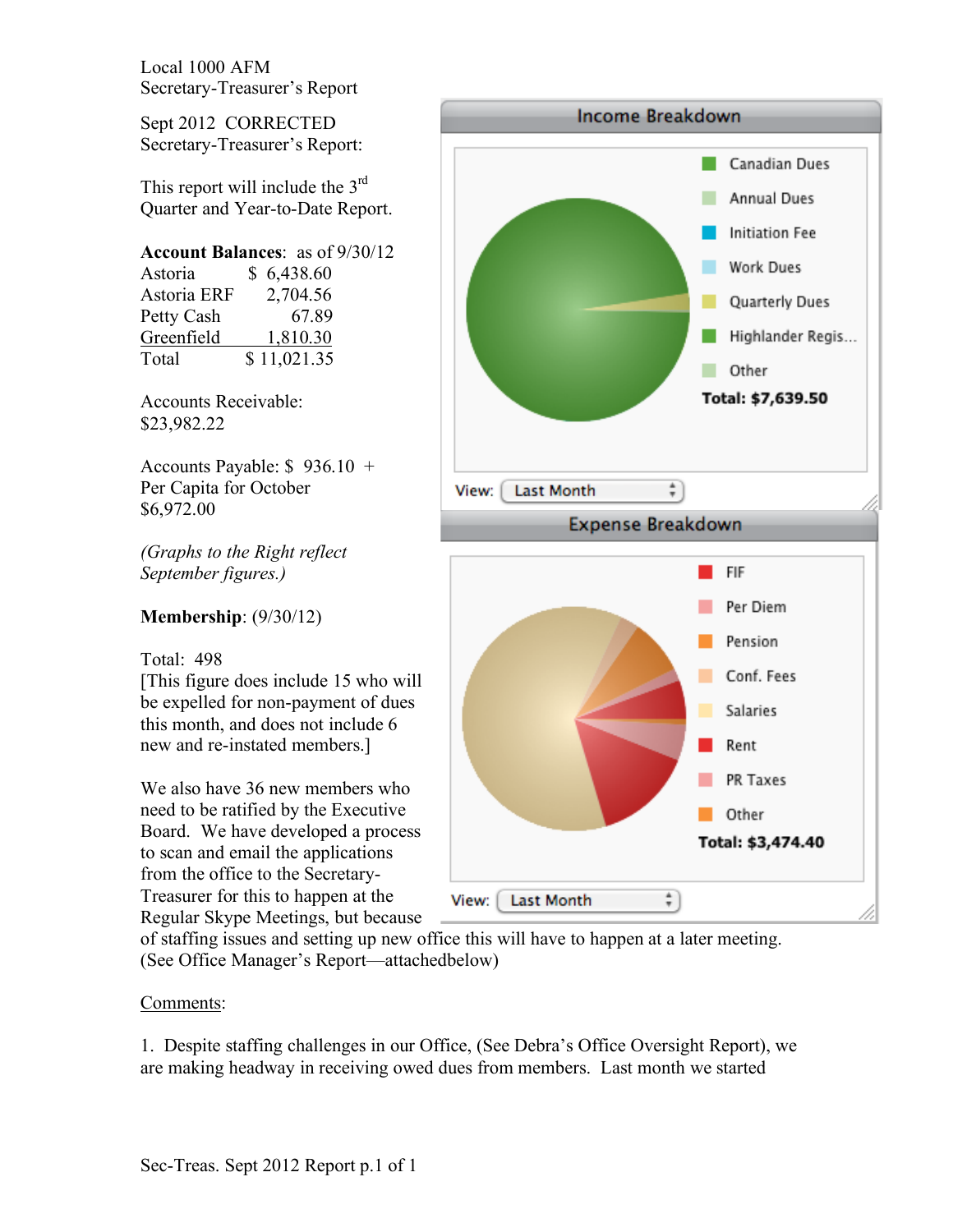seeing income from our dues-owing and dues-paying members, from the backlog that goes back to April when Amanda resigned.

2. Staffing: After sub-par attendance and performance, Michael Denny resigned (See Office Oversight Report). We have contracted with a very able Temp worker (Dave Vincola) who is versed in Quickbooks and has helped us catch up on our Work Dues billing. Debra and Amy and Steve will be interviewing another candidate following the EBoard Skype Meeting on Tuesday.

# 3. 3rd Quarter Report



We had a significant deficit in the past quarter, primarily from the backlog of workdues collection.

4. Year-to-Date Report (2012 INCOME Comparison with 2011 on Right)

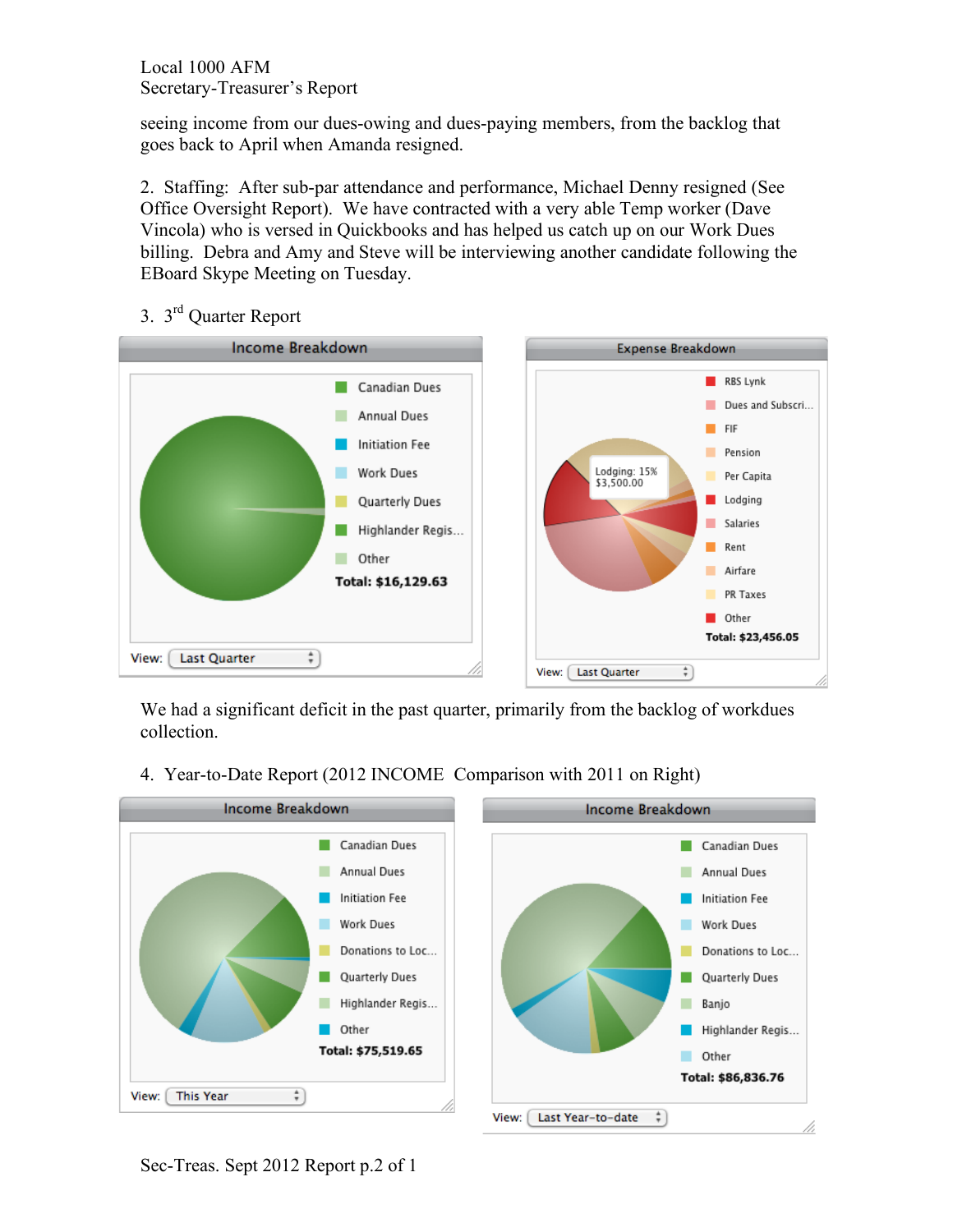(2012 EXPENSES Comparison with 2011 on Right)



My initial reading is that our lower-than-normal staffing has contributed to our expenses being lower, in addition to the fact that we haven't yet sent the Summer New Deal. But last year, despite the challenges we faced, we were in the black at this time of the year, and this year we are significantly in the red.

5. Perpetual Challenge: We always build FundRaising into our Budget to help it balance, but have a harder time actually bringing in the funds. Last year, the Banjo Auction contributed, but most of the ticket donations came after September.

6. Transfer to a New Bank. Significant issues with poor customer service and the inconvenience of the branch of the Astoria Bank is leading us to open a new account with **Amalgamated Bank of New York** (The Labor Bank). They can't handle the processing of Canadian dues payments, so for the time being we will retain those funds at the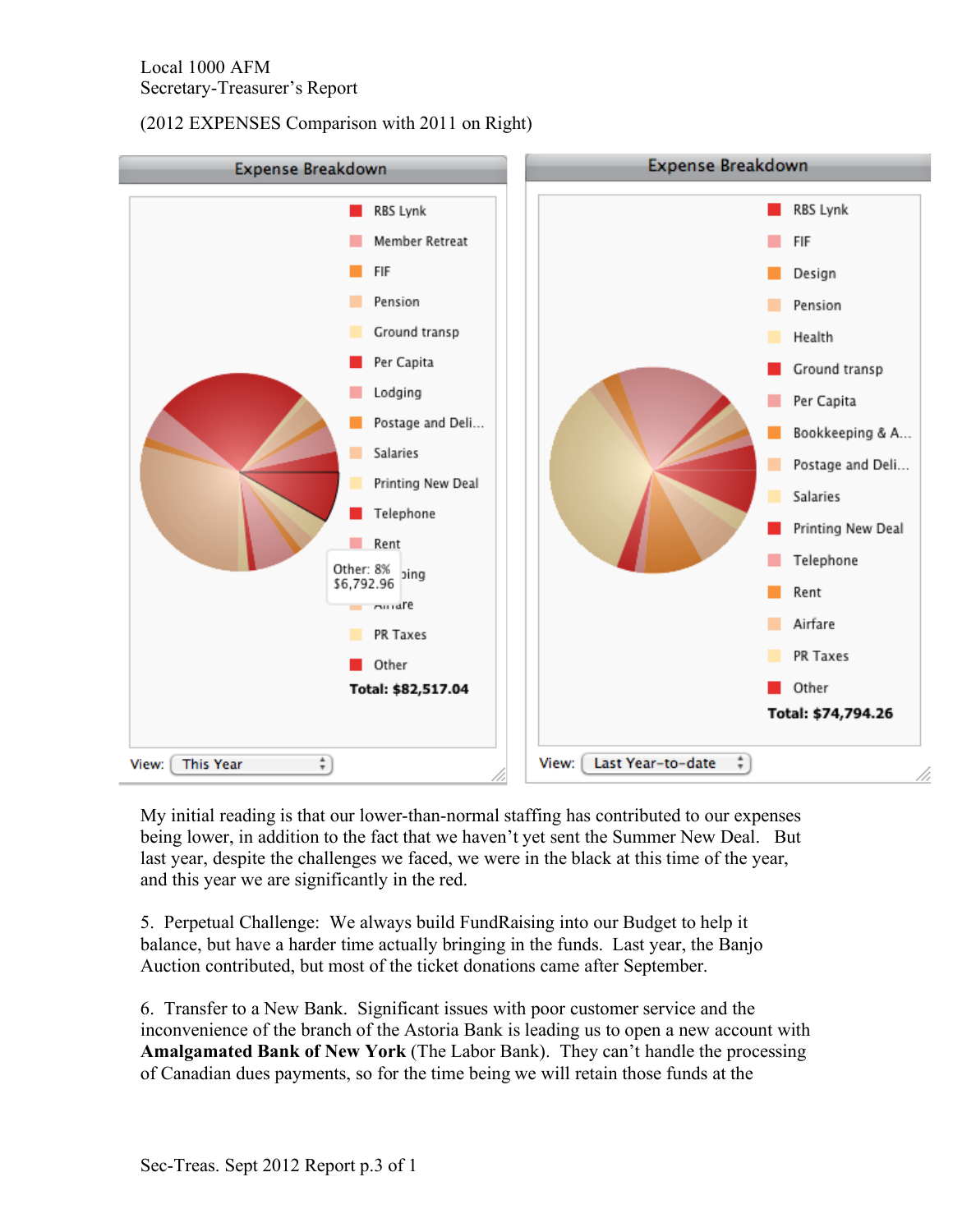Greenfield Account. For this we need to have our Tax Exempt Status up-to-date. John O'Connor is working with the 802 Comptroller to help us do this.

**ACTION NEEDED: I believe that once we have set up our new account, we need to open a business line-of-credit so that we can cover our cash flow issues, especially those related to paying our Per Capita on time. I would like the Executive Board to pass a Resolution to authorize this.**

7. 2013 Budget. I am working to try and use the Budgeting Function of Quickbooks so that our reports and our budgeted figures are easier to compare so we can be better informed about where we stand financially, but this is a part of Quickbooks with which I have very limited experience, so it is going slowly. I am seeking consulation from my accountant in Colorado. My goal is to have a First draft Budget for 2013 ready for our consideration at our meeting in November.

Respectfully submitted,

Senablardon

Steve Eulberg, Secretary-Treasurer

## ATTACHMENT:

Membership Report as of September 30, 2012 Amy Fix Office Manager

As of September 30, 2012 there are 498 members of Local 1000. There are currently 15 members who must be expelled for non-payment of dues on October  $11<sup>th</sup>$  (that is the absolute deadline after a grace period) unless they make a payment of at least one quarter of dues before October  $11<sup>th</sup>$ .

The 6 new and reinstated members listed below (in yellow and brown) with an October start date are not included in the 498 head-count. They will be added to the roster as of October 1. The two members who have resigned/expelled have already been removed from the roster and are thus already part of the calculation of 498 total members.

There are 36 members who must be ratified by the Executive Board. Scanning each application and renaming its file is time-consuming and due to staffing issues has not yet been undertaken. It is a project that will be completed very soon.